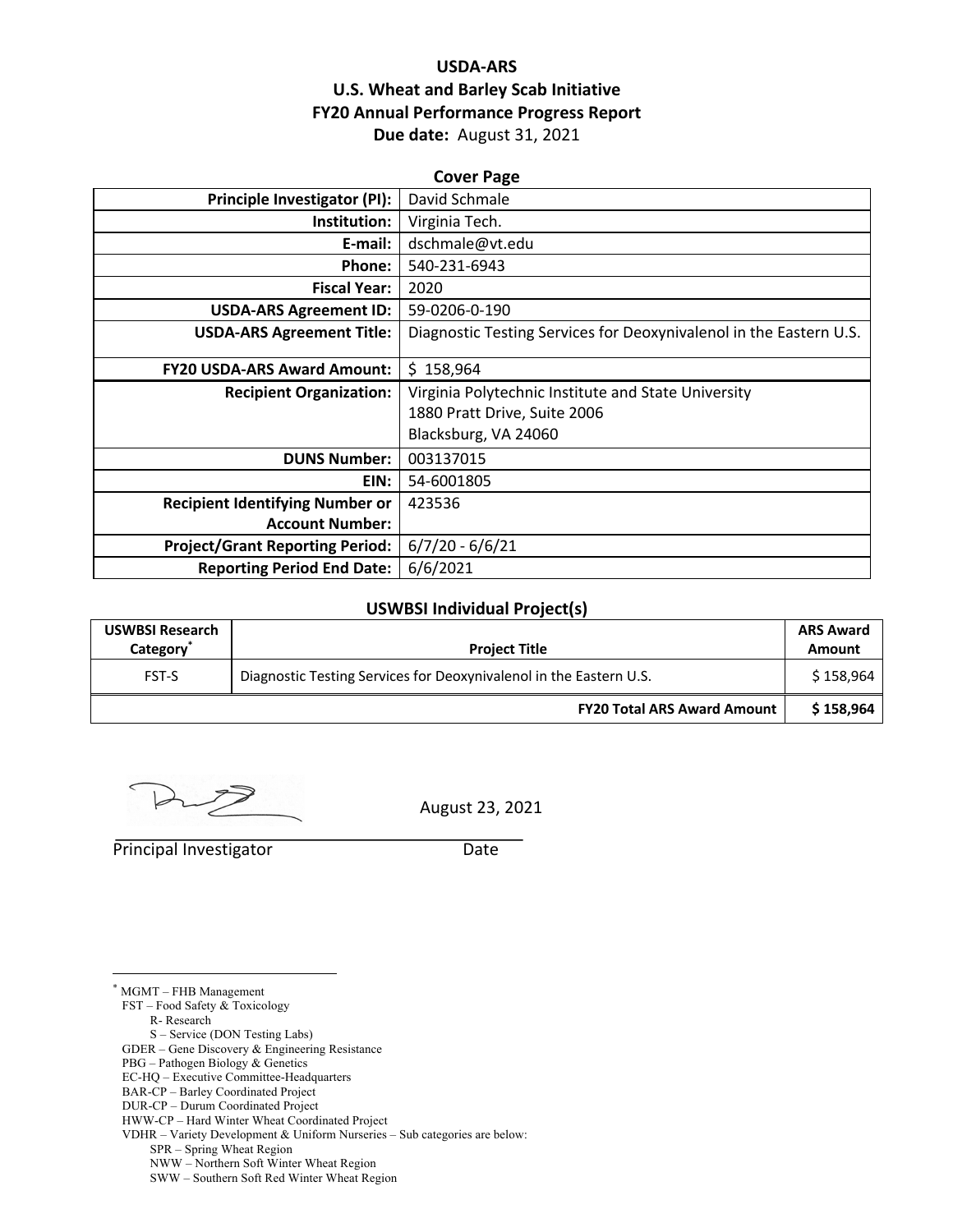**Project 1:** *Diagnostic Testing Services for Deoxynivalenol in the Eastern U.S.*

### **1. What are the major goals and objectives of the research project?**

The overall goals of our project were to (1) provide diagnostic testing services for DON for wheat and barley samples associated with USWBSI-supported research projects in the eastern U.S. and (2) reduce DON contamination in wheat and barley.

**2. What was accomplished under these goals or objectives?** *(For each major goal/objective, address these three items below.)*

### **a) What were the major activities?**

In FY20, DON data was delivered for 5,008 wheat and barley samples from the following USWBSI investigators: Bowen (20 samples), Boyles (353 samples), Cowger (206 samples), Darby (116 samples), Glover (1,392 samples), Griffey/Santantonio (1,540 samples), Koehler (169 samples), Marshall (230 samples), Mehl/Langston (218 samples), Murphy (422 samples), Wegulo (112 samples), and Vaillancourt (20 samples). The testing number does NOT include controls, checks, and re-runs. Most of the samples tested in FY20 were 100g kernel lots from FHB field trials, but some were smaller lots (~5g samples) from laboratory experiments. We also processed samples associated with DON during detoxification studies. Extraction, clean‐up, and quantification of DON were conducted following standard protocols using a GC/MS. Research associate Niki McMaster, graduate student Erica Pack, and PI David Schmale attended the 2020 virtual USWBSI meeting.

### **b) What were the significant results?**

The proposed project provided essential DON testing services for the USWBSI, and supported the only USWBSI-associated DON testing lab in the eastern U.S. Many of the wheat and barley lines had not been tested previously for mycotoxins.

### **c) List key outcomes or other achievements.**

The research has contributed to the development and release of new FHB‐resistant wheat and barley varieties and has ensured rigorous testing of both new and historical wheat and barley varieties for mycotoxin contamination. The Schmale Lab at Virginia Tech continues to be committed to the long‐term management of a successful and productive mycotoxin testing lab for the USWBSI. DON testing services were coordinated, supported, and managed by research associate Niki McMaster.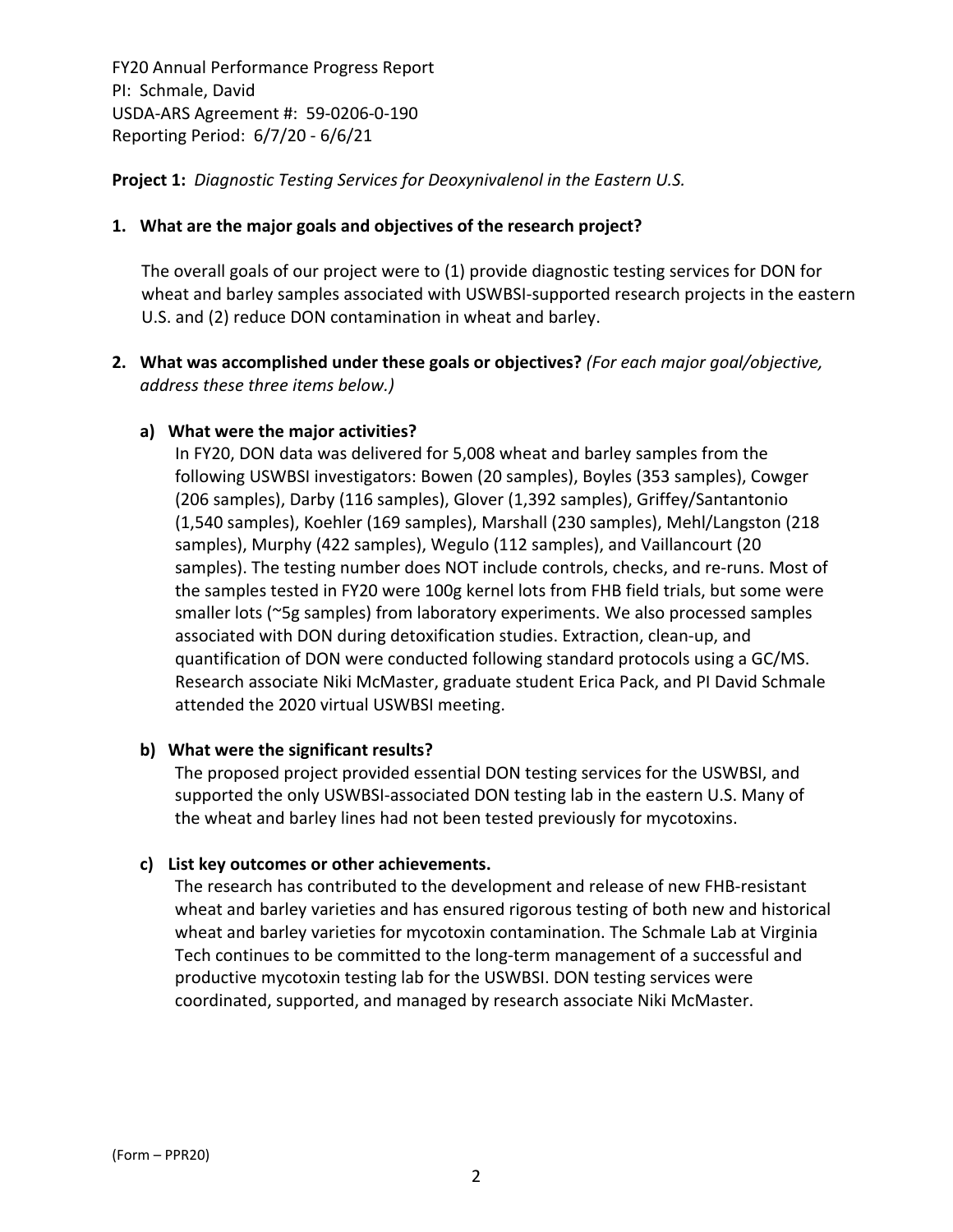## **3. Was this research impacted by the COVID‐19 pandemic (i.e. university shutdowns and/or restrictions, reduced or lack of support personnel, etc.)? If yes, please explain how this research was impacted or is continuing to be impacted.**

Yes. In response to the COVID19 pandemic, Virginia Governor Northam issued a series of executive orders that ultimately led to the temporary shutdown of our physical Virginia Tech DON testing lab spaces on March 27, 2020. These physical lab spaces remained closed until June 8, 2020, when they were opened again under modified operations following strict safety guidelines and procedures. During the closure of the physical lab spaces, Niki McMaster worked remotely to improve curating, analyzing, and reporting DON data to our stakeholders, and attend a series of virtual training sessions outlined in the professional development section below

### **4. What opportunities for training and professional development has the project provided?**

Research associate Niki McMaster continued to improve her analytical skills in mycotoxin detection and quantification.

#### **5. How have the results been disseminated to communities of interest?**

Schmale gave a series of lectures on mycotoxins for about 150 undergraduate students at Virginia Tech. McMaster communicated with USWBSI stakeholders via phone and email to coordinate sample collection, processing, and testing. Results were disseminated to stakeholders at the 2020 virtual USWBSI meeting.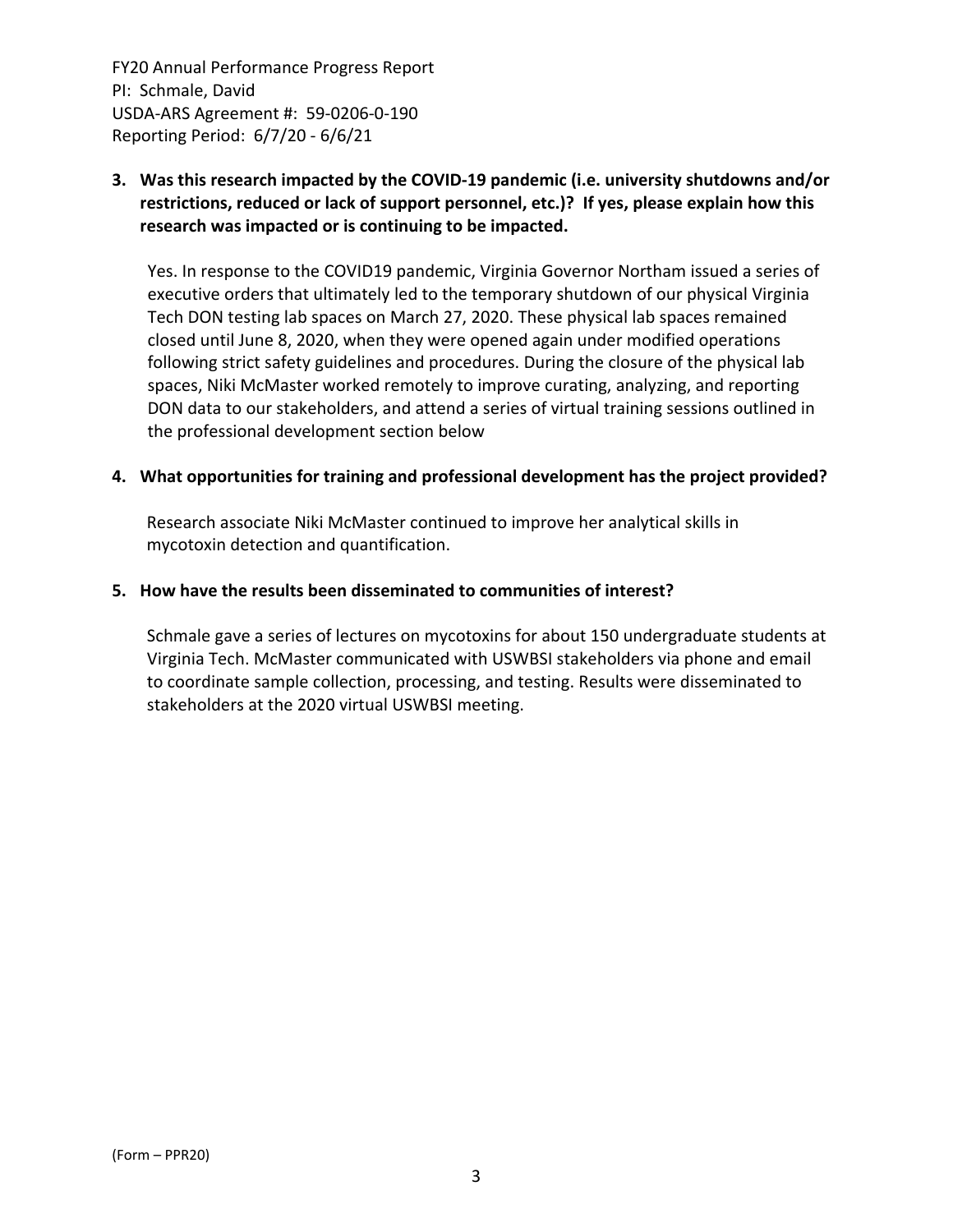## **Training of Next Generation Scientists**

**Instructions:** Please answer the following questions as it pertains to the FY20 award period (6/7/20 ‐ 6/6/21). The term "support" below includes any level of benefit to the student, ranging from full stipend plus tuition to the situation where the student's stipend was paid from other funds, but who learned how to rate scab in a misted nursery paid for by the USWBSI, and anything in between.

**1. Did any graduate students in your research program supported by funding from your USWBSI grant earn their MS degree during the FY19 award period?**  $\Box$ Yes  $\boxtimes$ No  $\Box$  Not Applicable

**If yes, how many?** Click to enter number here.

**2. Did any graduate students in your research program supported by funding from your USWBSI grant earn their Ph.D. degree during the FY19 award period?**

 $\Box$ Yes  $\boxtimes$ No  $\Box$  Not Applicable

**If yes, how many?** Click to enter number here.

**3. Have any post docs who worked for you during the FY19 award period and were supported by funding from your USWBSI grant taken faculty positions with universities?**  $\Box$ Yes  $\boxtimes$ No  $\Box$  Not Applicable

**If yes, how many?** Click to enter number here.

**4. Have any post docs who worked for you during the FY19 award period and were supported by funding from your USWBSI grant gone on to take positions with private ag‐ related companies or federal agencies?**

 $\square$ Yes  $\square$ No  $\square$  Not Applicable

**If yes, how many?** Click to enter number here.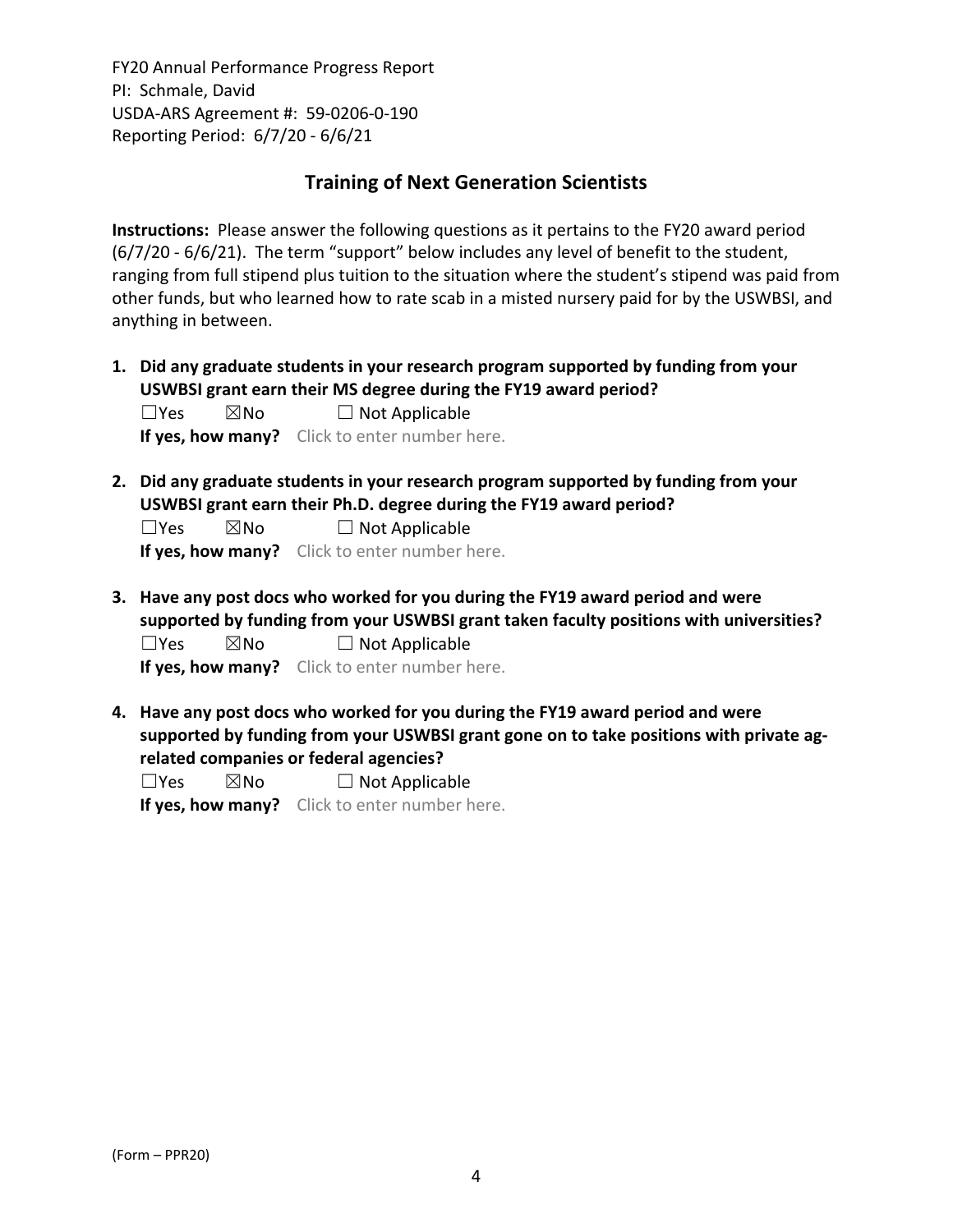# **Release of Germplasm/Cultivars**

**Instructions:** In the table below, list all germplasm and/or cultivars released with full or partial support through the USWBSI during the FY20 award period (6/7/20 - 6/6/21). All columns must be completed for each listed germplasm/cultivar. Use the key below the table for Grain Class abbreviations. 

NOTE: Leave blank if you have nothing to report or if your grant did NOT include any VDHR-related projects.

| <b>Grain Class</b><br><b>Name of Germplasm/Cultivar</b> |                                                                                 | <b>FHB Resistance</b>                                  | <b>FHB</b><br>Rating<br>$(0-9)$ | Year<br><b>Released</b> |  |
|---------------------------------------------------------|---------------------------------------------------------------------------------|--------------------------------------------------------|---------------------------------|-------------------------|--|
| Not applicable to this project.                         | Select Grain<br>Class                                                           | Select what represents<br>your most resistant<br>check |                                 | Select Year             |  |
| Click here to enter text.                               | Select what represents<br>Select Grain<br>your most resistant<br>Class<br>check |                                                        |                                 |                         |  |
| Click here to enter text.                               | Select Grain<br>Class                                                           | Select what represents<br>your most resistant<br>check | Enter as<br>text 0-9<br>rating  | Select Year             |  |
| Click here to enter text.                               | Select Grain<br>Class                                                           | Select what represents<br>your most resistant<br>check | Enter as<br>text 0-9<br>rating  | Select Year             |  |
| Click here to enter text.                               | Select Grain<br>Class                                                           | Select what represents<br>your most resistant<br>check | Enter as<br>text 0-9<br>rating  | Select Year             |  |
| Click here to enter text.                               | Select Grain<br>Class                                                           | Select what represents<br>your most resistant<br>check | Enter as<br>text 0-9<br>rating  | Select Year             |  |
| Click here to enter text.                               | Select Grain<br>Class                                                           | Select what represents<br>your most resistant<br>check | Enter as<br>text 0-9<br>rating  | Select Year             |  |
| Click here to enter text.                               | Select Grain<br>Class                                                           | Select what represents<br>your most resistant<br>check |                                 | Select Year             |  |
| Click here to enter text.                               | Select Grain<br>Class                                                           | Select what represents<br>your most resistant<br>check | Enter as<br>text 0-9<br>rating  | Select Year             |  |
| Click here to enter text.                               | Select Grain<br>Class                                                           | Select what represents<br>your most resistant<br>check | Enter as<br>text 0-9<br>rating  | Select Year             |  |
| Click here to enter text.                               | Select Grain<br>Class                                                           | Select what represents<br>your most resistant<br>check | Enter as<br>text 0-9<br>rating  | Select Year             |  |
| Click here to enter text.                               | Select Grain<br>Class                                                           | Select what represents<br>your most resistant<br>check | Enter as<br>text 0-9<br>rating  | Select Year             |  |
| Click here to enter text.                               | Select Grain<br>Class                                                           | Select what represents<br>your most resistant<br>check | Enter as<br>text 0-9<br>rating  | Select Year             |  |
| Click here to enter text.                               | Select Grain<br>Class                                                           | Select what represents<br>your most resistant<br>check | Enter as<br>text 0-9<br>rating  | Select Year             |  |

**NOTE:** List the associated release notice or publication under the appropriate sub-section in the 'Publications' section of the FPR.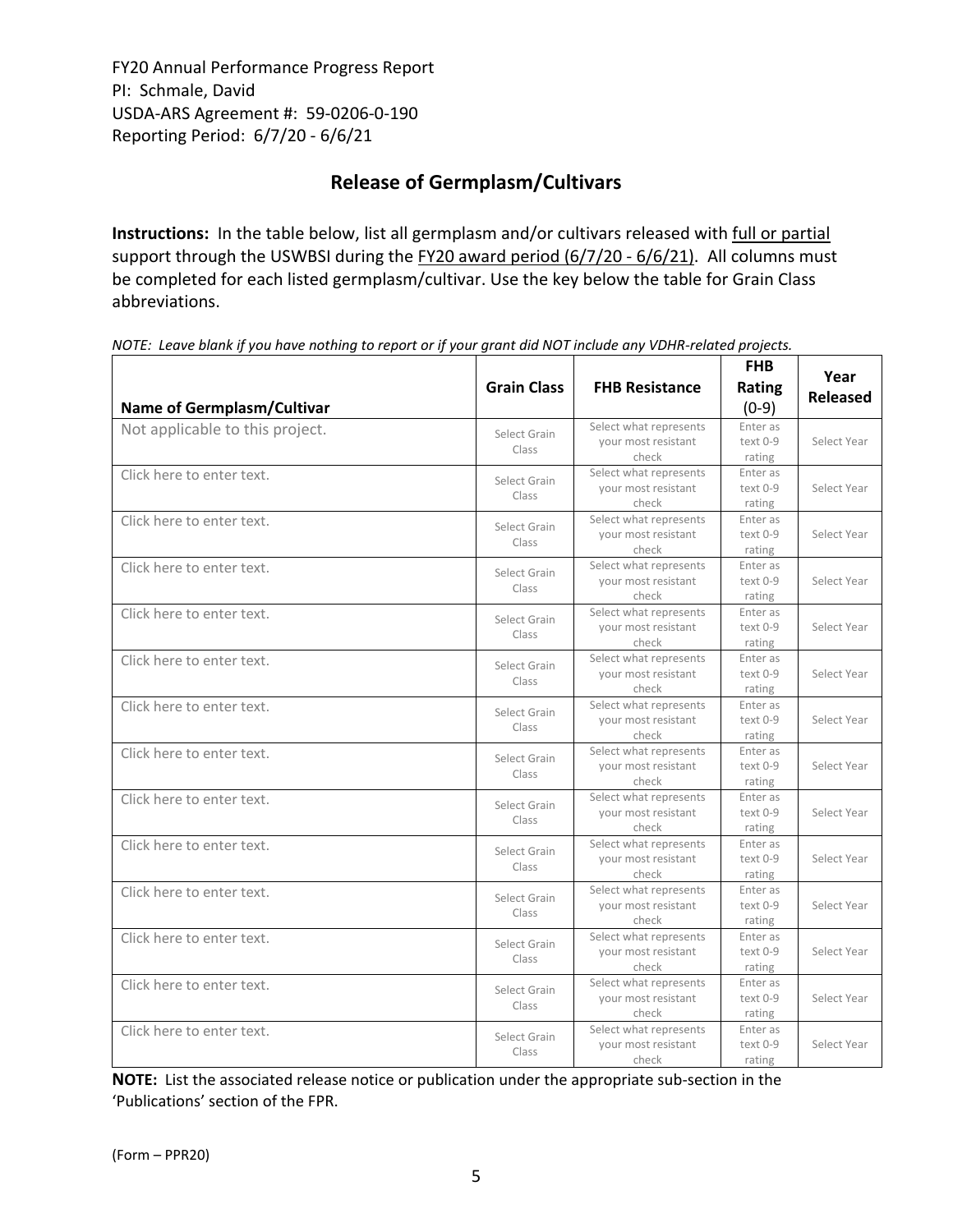## **Publications, Conference Papers, and Presentations**

**Instructions:** Refer to the PR\_Instructions for detailed more instructions for listing publications/presentations about your work that resulted from all of the projects included in the FY20 grant award. Only citations for publications published (submitted or accepted) or presentations presented during the **award period (6/7/20 ‐ 6/6/21**) should be included. If you did not publish/submit or present anything, state 'Nothing to Report' directly above the Journal publications section.

NOTE: Directly below each citation, you **must** indicate the Status (i.e. published, submitted, etc.) and whether acknowledgement of Federal support was indicated in the publication/ presentation. See example below for a poster presentation with an abstract:

Z.J. Winn, R. Acharya, J. Lyerly, G. Brown‐Guedira, C. Cowger, C. Griffey, J. Fitzgerald, R.E. Mason and J.P. Murphy. 2020. "Mapping of Fusarium Head Blight Resistance in NC13‐20076 Soft Red Winter Wheat." In: S. Canty, A. Hoffstetter, and R. Dill‐Macky (Eds.), *Proceedings of the 2020 National Fusarium Head Blight Forum (*p. 12.), Virtual; December 7‐11. Online: https://scabusa.org/pdfs/NFHBF20\_Proceedings.pdf. Status: Abstract Published and Poster Presented Acknowledgement of Federal Support: YES (Abstract and Poster)

### **Journal publications.**

Nothing to report.

### **Books or other non‐periodical, one‐time publications.**

Nothing to report.

### **Other publications, conference papers and presentations**.

Nothing to report.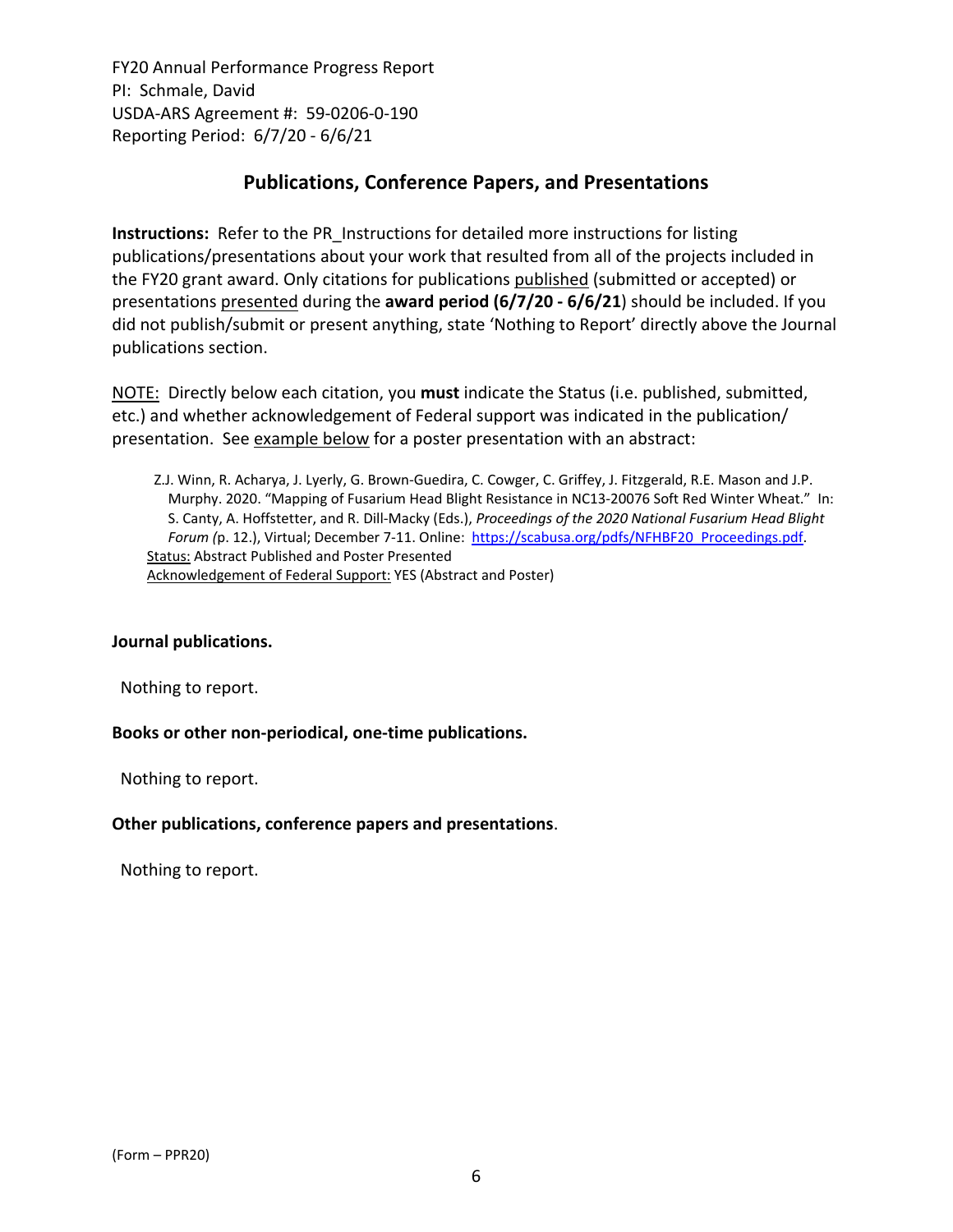# **FY20 PR – USWBSI ADDENDUM DON Service Labs – Quality Control (QC) Data**

Note: What is being requested is the lab's quality control (i.e. check) data.

## **Insert below Lab's Quality Control Data/Results from the FY20 Award Period (6/7/20 ‐ 6/6/21):**

Quality control data were collected at Virginia Tech through (a) the blind testing of samples with unknown DON levels (coordinated by the USWBSI through Trilogy Analytical Laboratories), and (b) the testing of subsamples of grain lots in each GC/MS run (to test for consistency among GC/MS runs). Known standards are run throughout the the GC/MS run to establish our standard curves.

a. QC data for blind testing of samples from Trilogy Labs (coordinated by Trilogy Labs, and communicated through Amber Hoffstetter; amber.hoffstetter@scabusa.org). Lab ID 'Lab3' is the Virginia Tech lab (highlighted in grey). 3-1 and 3-2 represent two different GC-MS machines. Lab IDs 1-4 are other USWBSI labs. Data are in ppm.

| <b>Testing</b><br><b>Period</b> | <b>Trilogy</b><br><b>Sample</b> | <b>Trilogy</b><br>Quant | Lab <sub>1</sub> | $Lab 2-1$ | Lab $2-2$ | $Lab 3-1$ | $Lab 3-2$ | $Lab 4-1$ | $Lab 4-2$ |
|---------------------------------|---------------------------------|-------------------------|------------------|-----------|-----------|-----------|-----------|-----------|-----------|
| $20-Aug$                        | Low                             | 1.40                    | 1.16             | 0.70      | 1.20      | 1.15      | 1.06      | 1.09      | 1.07      |
|                                 | Med                             | 3.80                    | 3.09             | 2.90      | 3.00      | 2.98      | 2.86      | 2.85      | 3.10      |
|                                 | <b>High</b>                     | 8.60                    | 6.74             | 8.70      | 7.60      | 6.82      | 6.11      | 6.49      | 6.26      |
|                                 | Low                             | 0.70                    | 0.60             | 0.80      | 0.60      | 0.72      | 0.64      | 0.63      | 0.61      |
| $20-Sep$                        | Med                             | 3.60                    | 2.80             | 3.40      | 3.00      | 2.75      | 2.46      | 2.97      | 3.25      |
|                                 | <b>High</b>                     | 9.30                    | 8.20             | 8.50      | 8.10      | 7.39      | 7.23      | 6.72      | 6.73      |
|                                 | Low                             | 1.60                    | 1.40             | 1.70      | 1.60      | 1.57      | 1.41      | 1.22      | 1.11      |
| $20$ -Oct                       | Med                             | 4.50                    | 5.40             | 5.70      | 5.40      | 4.85      | 4.64      | 3.42      | 3.17      |
|                                 | <b>High</b>                     | 8.60                    | 7.80             | 8.80      | 7.90      | 7.84      | 7.32      | 6.85      | 6.91      |
|                                 | Low                             | 1.90                    | 1.70             | 1.40      | 1.40      | 1.59      | 1.68      | 1.91      | 1.94      |
| $20-Nov$                        | Med                             | 3.60                    | 2.90             | 2.40      | 2.25      | 2.46      | 2.62      | 3.19      | 2.96      |
|                                 | <b>High</b>                     | 8.60                    | 7.50             | 7.20      | 6.30      | 6.13      | 6.24      | 7.09      | 6.56      |
| $20-Dec$                        | Low                             | 0.70                    | 0.70             | 0.60      | 0.63      | 0.50      | 0.52      | 0.55      | 0.53      |
|                                 | Med                             | 3.40                    | 3.90             | 3.10      | 3.10      | 2.80      | 2.8       | 2.64      | 2.60      |
|                                 | <b>High</b>                     | 8.60                    | 7.50             | 7.10      | 6.60      | 6.16      | 6.28      | 6.40      | 6.26      |
|                                 | Low                             | 1.40                    | 1.10             | 1.30      | 1.20      | 1.28      | 1.08      | 1.11      | 1.12      |
| $21-Jan$                        | Med                             | 3.80                    | 4.15             | 3.80      | 3.70      | 3.92      | 3.64      | 3.32      | 3.37      |
|                                 | <b>High</b>                     | 11.00                   | 9.75             | 8.90      | 8.60      | 7.96      | 7.88      | 8.07      | 8.45      |
| $21-Feb$                        | Low                             | 1.80                    | 1.80             | 1.10      | 1.11      | 1.55      | 1.59      | 1.52      | 1.56      |
|                                 | Med                             | 3.60                    | 2.55             | 2.22      | 2.18      | 2.43      | 2.61      | 2.85      | 3.02      |
|                                 | <b>High</b>                     | 8.60                    | 8.33             | 5.10      | 5.39      | 6.84      | 6.65      | 6.82      | 6.26      |